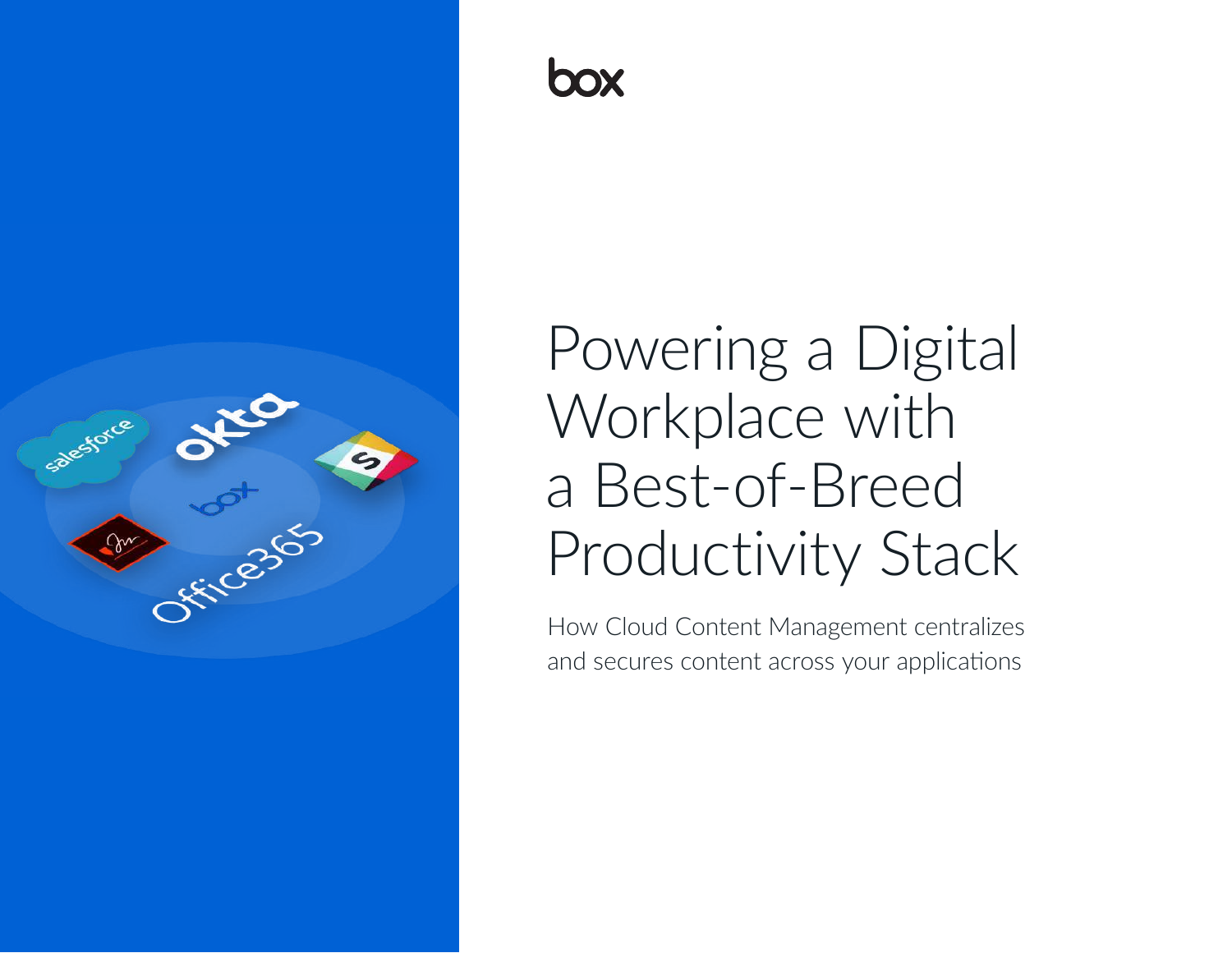### The need for a more open enterprise

Today's business environment is becoming more and more competitive: companies need to move faster, provide a higher level of customer service, and meet the needs of a mobile and increasingly connected workforce. Studies show that organizations that take advantage of productivity-enhancing cloud services grow 19.6% faster<sup>1</sup>. To enable a more productive and collaborative workforce, companies must look to shifting to a digital workplace strategy. By providing the right tools to their workforce, organizations can transcend silos to foster innovation, growth and agility.

### The average organization today uses 210 different services for teams to collaborate1.

The rise in cloud-based technologies has enabled companies to address these new challenges head-on, and it shows in the numbers. But as teams use more technologies to get work done, IT faces new challenges. Content, which flows through every aspect of a company — from people to systems to processes — gets fragmented and becomes difficult to secure across different tools. That's why today's most innovative companies look to open, cloud-based content platforms that integrate with the best-of-breed technologies they use, keeping all their teams productive and ensuring each part of the business runs smoothly and securely.

At Box, we know companies can't sacrifice security and ease of use along the way. Our Cloud Content Management solution integrates with over 1,000 popular business apps, including the top productivity tools your teams already use, such as Microsoft Office 365, Okta, Slack and Salesforce. And by integrating Box with your favorite apps, you get peace of mind that content being shared and managed across these tools has consistent management, administration and proper information governance. Cloud Content Management acts as a single, secure content layer running through all the tools you use to collaborate on and manage your content, so your teams can spend more time simply getting work done.

Explore our most popular integrations and see how Cloud Content Management from Box connects the extended enterprise to future-proof your tech stack.

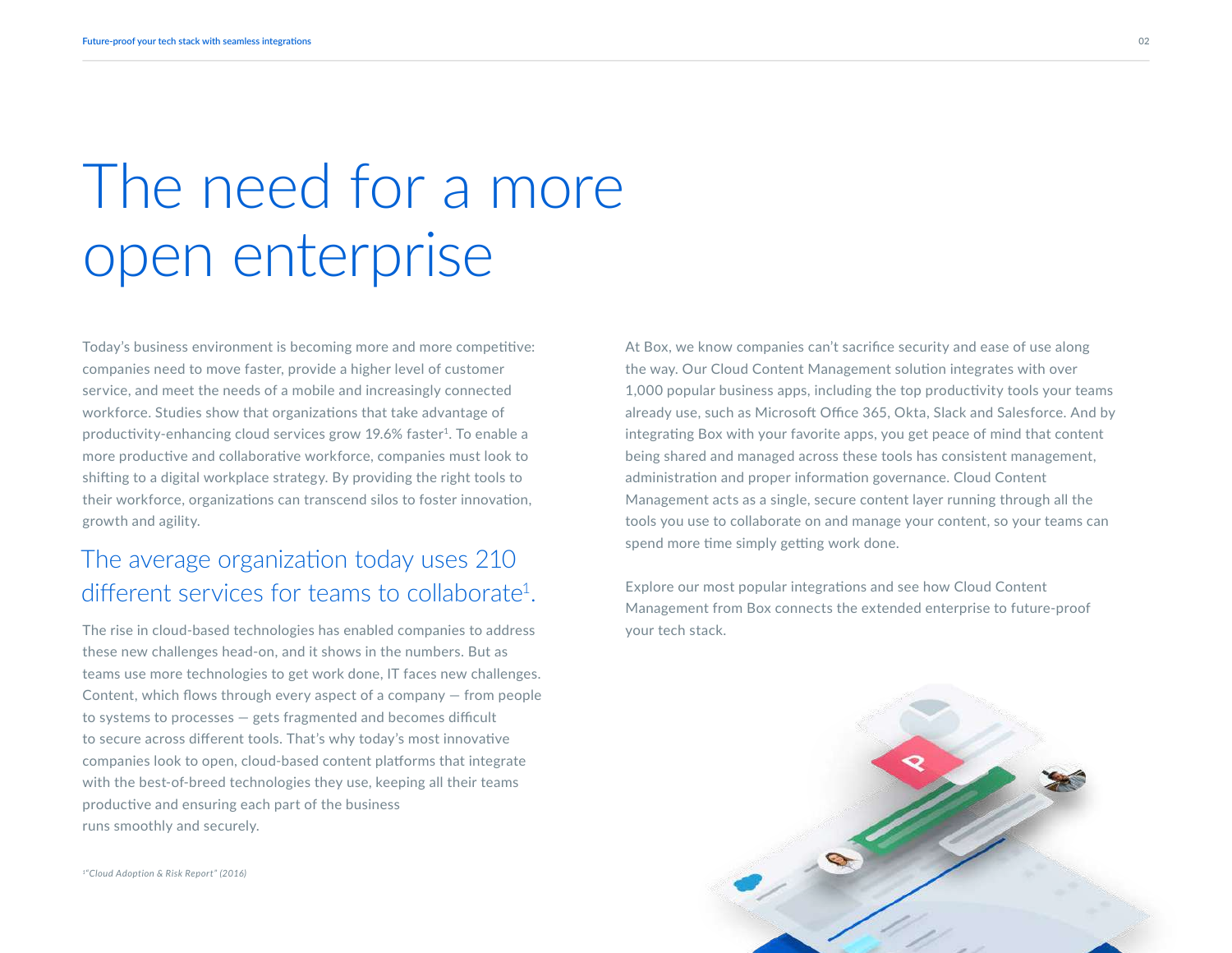### **Gartner**

"Foundational content services that can surface content in context and in other applications will improve the user experience, and will help you overcome the limitations of dealing with multiple content silos."

Content Services Platforms, 2017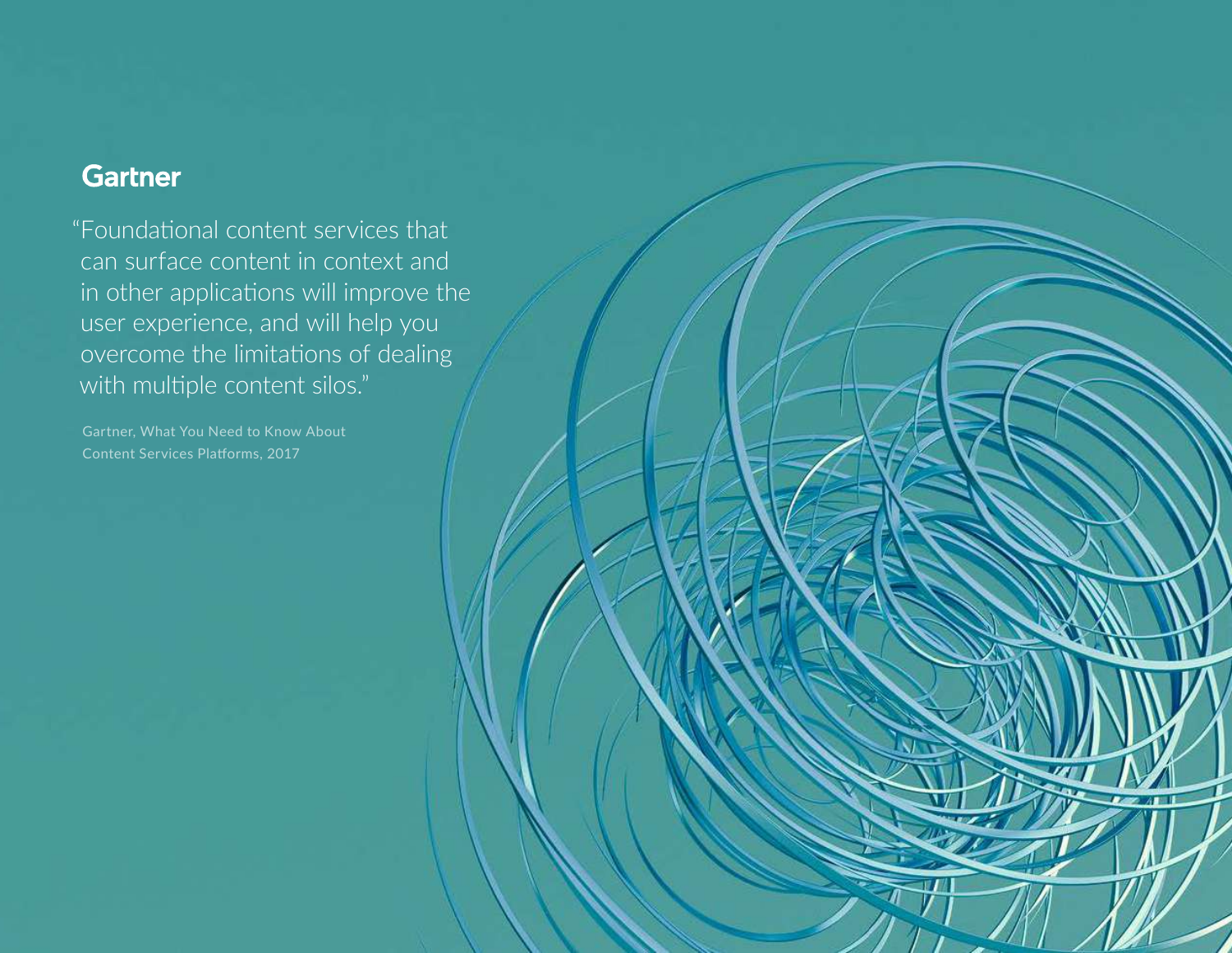## Productivity suites streamline work company-wide

Productivity suites lie at the core of the way teams work today. Organizations of all sizes and in every industry rely on tools from suites like Microsoft Office 365 and G Suite as they work together to write up proposals, prepare for client presentations and work on everything in between. But when you're in the zone on a project, nothing slows you down like having to jump from your application to a different tool just to access the files you need to work on.

To avoid interrupting your pace of work, you want all your content readily accessible and easily shareable without compromising security. Our Cloud Content Management solution integrates with your favorite productivity suites so you can bring all your files together in the cloud.



#### Spotlight on Box and Office 365

Our most commonly used integration lets teams open, create, edit, save or share an Office file without leaving Box, streamlining processes and eliminating file versioning issues.

When you use Box with Microsoft Office 365 apps, such as Word, PowerPoint or Outlook, you can easily collaborate with people both inside and outside your company.

Plus, work is even easier on the go. After all, as the workforce becomes even more mobile, you need the tools to ensure every line of business can keep up. Using Box centralizes and secures all your files and lets you use the Microsoft mobile apps to access your Office files right from your iPhone or iPad, so teams like field sales can edit pitch decks on the fly and keep every asset at their fingertips.

[Learn more](https://www.box.com/partners/microsoft) about how Box works with Microsoft.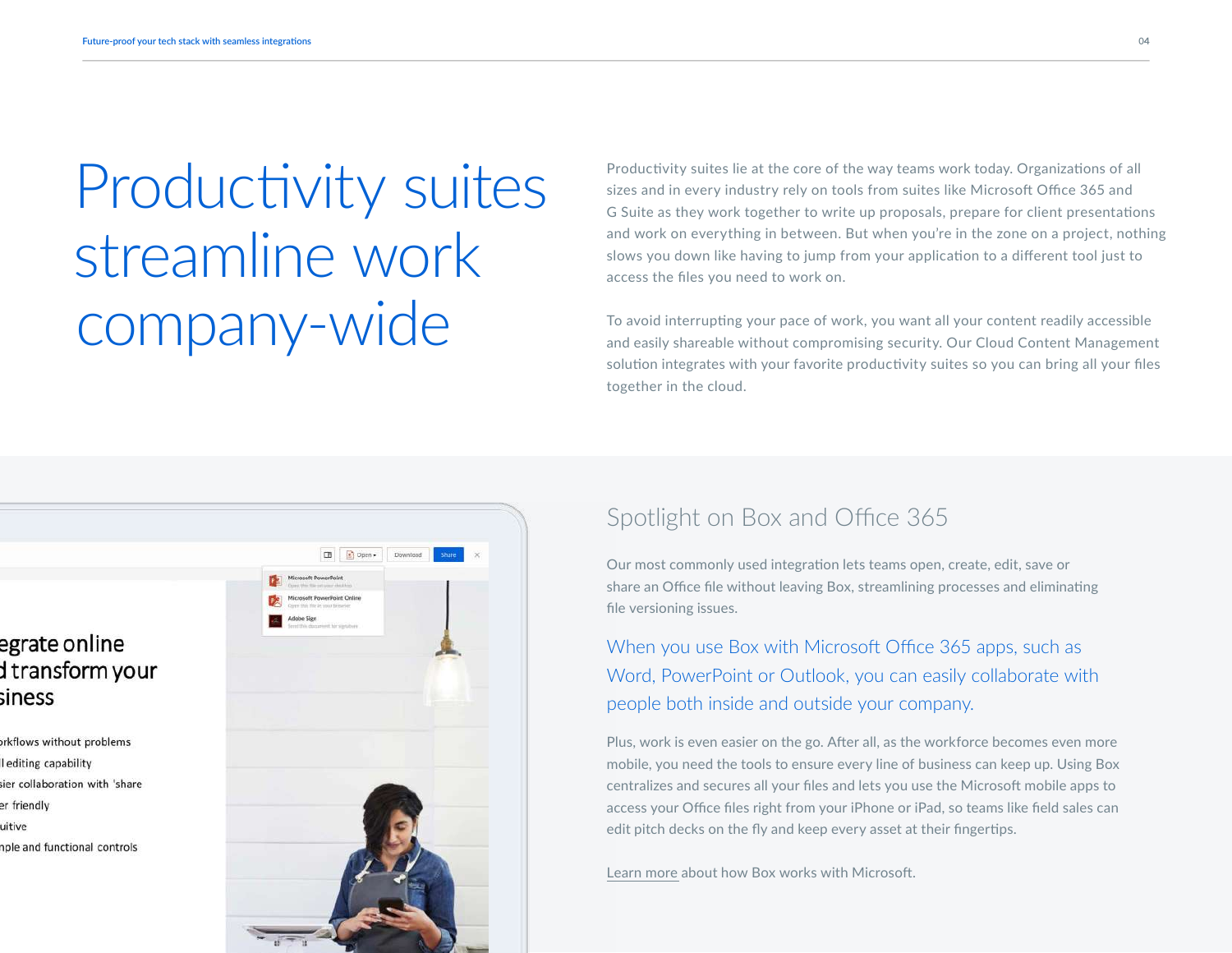

"Box has enabled us to drive productivity because it gives us a single location to manage content both inside and outside the company. We have over 8,000 field reps using Box on iPads. With the Box and Office 365 apps integration, reps can seamlessly share Word and Powerpoint documents with customers, wherever they are."

David Smoley, CIO, AstraZeneca

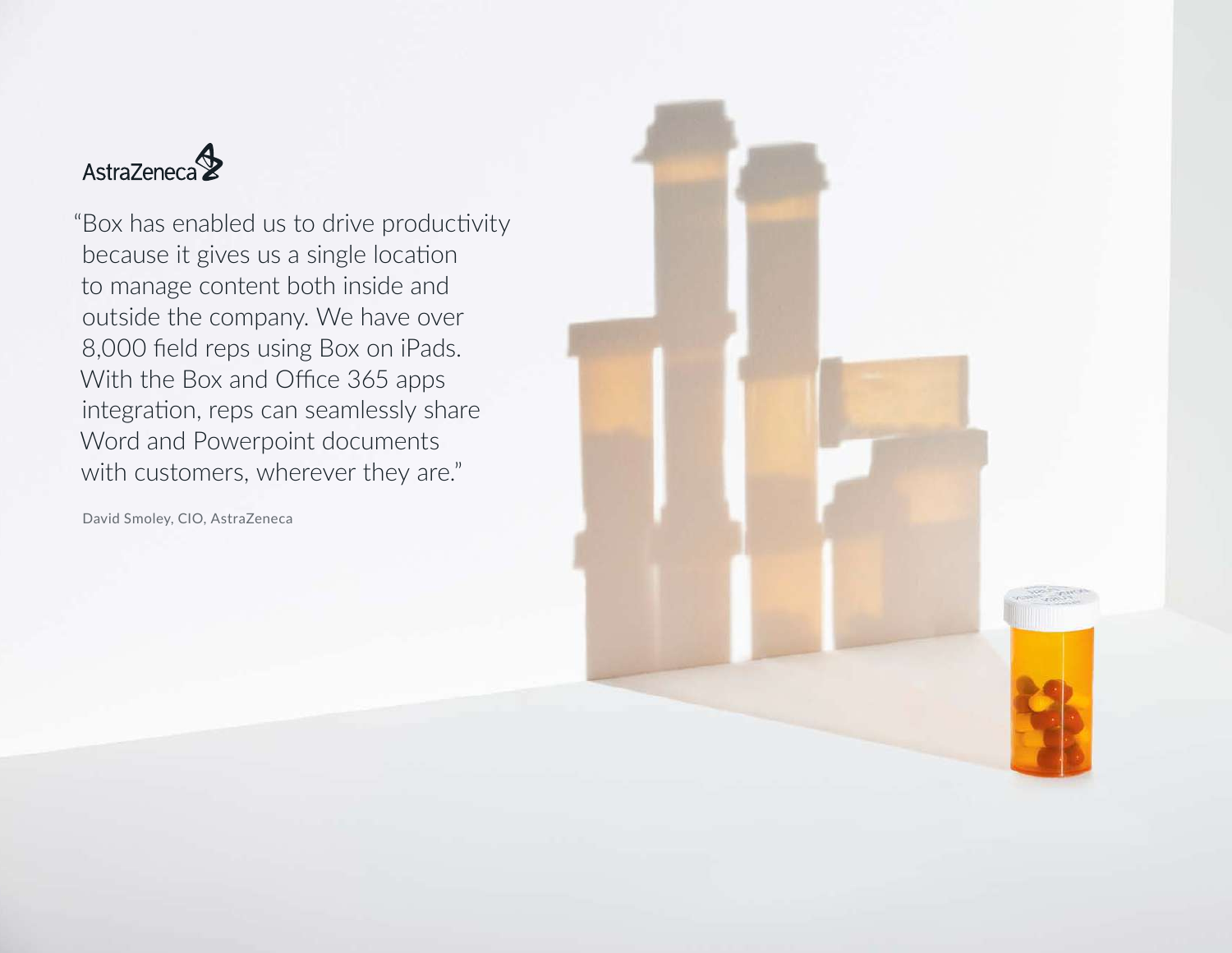# **Collaboration** workspace apps connect teams

As businesses need to move faster than ever, collaboration workspace tools keep conversations going and ensure work flows smoothly. These apps help you get work done on the go, connect your whole team and let everyone work together easily to empower a truly digital workplace. From sharing an agenda with meeting attendees to collaborating on a company-wide all-hands presentation, organizations of all sizes are adopting tools like Slack, Workplace by Facebook, Microsoft Teams and Google Hangout Chat to keep everyone working together in real-time.



#### Spotlight on Box and Slack

This integration gives you the best of both worlds: centralized and secure content in Box combined with powerful conversation and collaboration in Slack.

#### Enhance the way you work together by bringing valuable content into the conversations you have with your teams.

When you need to distribute your notes minutes before a meeting, you can easily share your Box file with your team in Slack. If you want to share a budget plan in your team chat, you can search for the Box file right from Slack and share it with just a click.

You can also search your entire Slack account to find any Box file that was previously shared. And since these files are managed in Box, they benefit from all of our collaboration and security capabilities.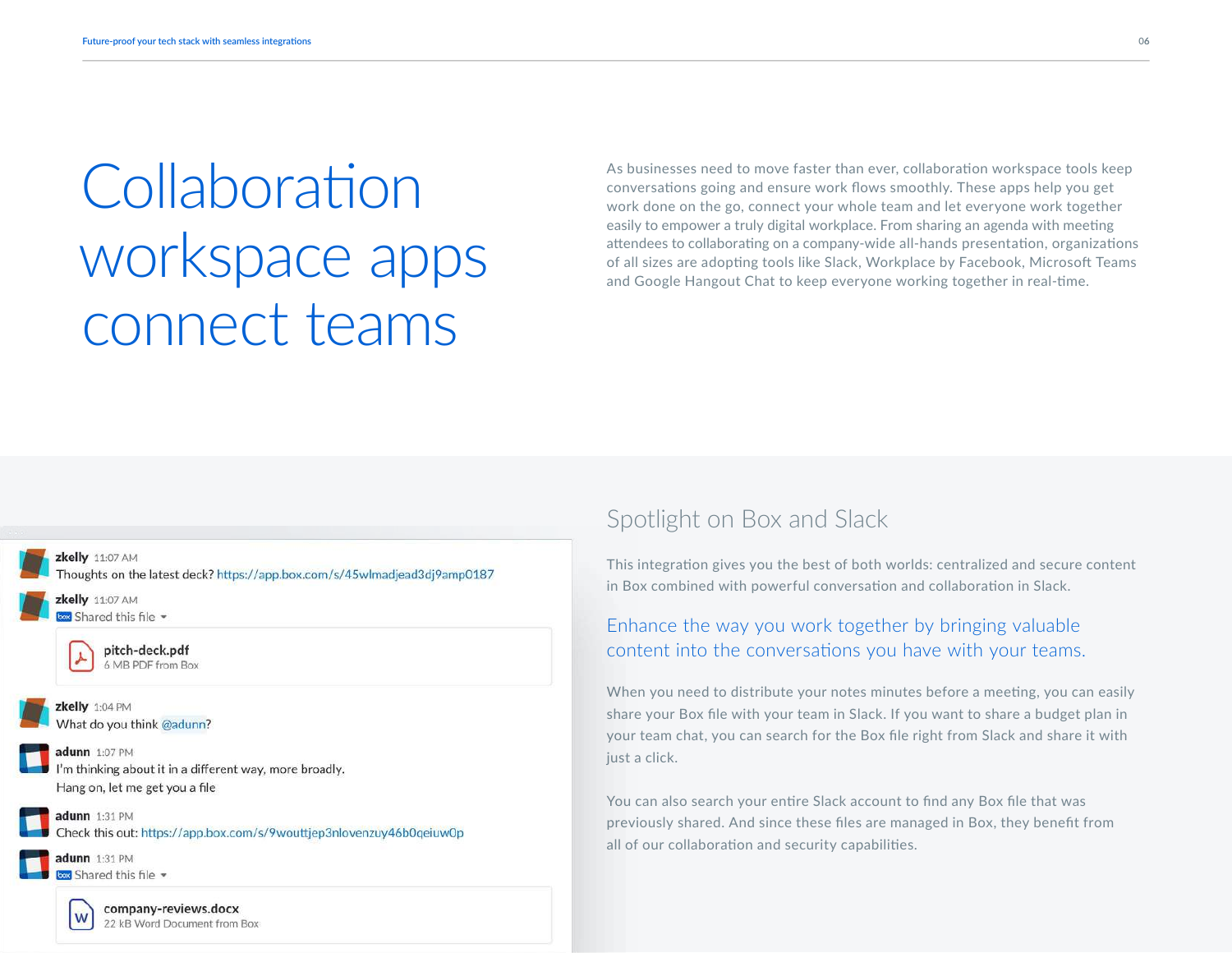## E-signature tools digitize workflows

As more companies embrace a paperless way to work, e-signature tools have become an integral part of helping them get work done quickly both internally and with external parties. Whether you're speeding up the contract approval process or having the perfect candidate sign an offer letter, the leading enterprise-grade e-signature solutions like Adobe Sign and DocuSign make the whole process a breeze.

Using these tools with Cloud Content Management allows you to reduce paper, secure and streamline workflows involving signatures, and gain endto-end visibility for important contracts and agreements.



#### Spotlight on Box and Adobe Sign

Our integration enables you to open documents for signature in Adobe Sign with just a click, which means the workflows you do most happen so much faster. And best of all, once a document is complete, it's automatically saved back to Box and can be accessed from anywhere — making the whole process seamless and secure from start to finish.

#### It's easier than ever to send documents out for e-signature directly within Box.

With our Adobe Sign integration, legal teams can redline or edit a contract draft in Box and then collect signatures; HR teams can send NDAs or extend customized offer letters; and field service teams can complete checklists and gather customer signatures. Plus, you can speed up internal approvals, such as signing off on marketing collateral, purchase orders and product management documentation.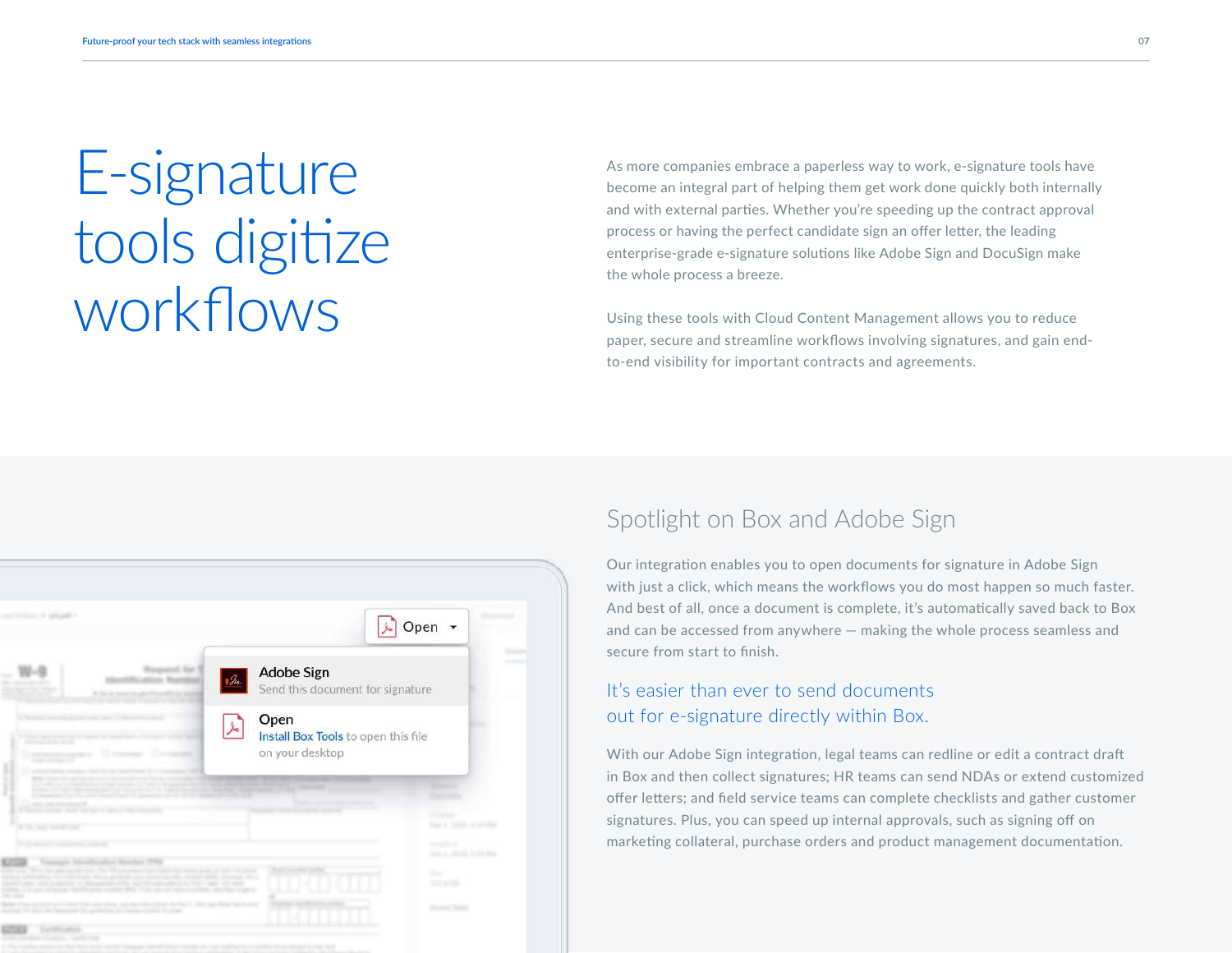### Line of business apps move every team forward

Every department today has specific tools that help them get work done. To keep every team productive and enable them to do their best work, Cloud Content Management natively integrates with your favorite line of business applications, such as Salesforce, NetSuite and Marketo.

When you integrate Box with your line of business apps, you centralize and secure your information organization-wide, improving collaboration and process for everyone.

| ₫.<br><b>Gironal</b>                                                                                     |                                                                                                             | Services and St. Service<br>State 1                                                                                                                                                                                                                                                           |       |  |
|----------------------------------------------------------------------------------------------------------|-------------------------------------------------------------------------------------------------------------|-----------------------------------------------------------------------------------------------------------------------------------------------------------------------------------------------------------------------------------------------------------------------------------------------|-------|--|
| Company's Line America, Controls Anche a Company America<br>Acros Co.<br>in tale from 1 days advenue. 10 |                                                                                                             | Correct Cours Come Military Resides Algers September Shirts<br>Continued in Product of Additional Continued in terms of the Additional Additional Continued International Additional Additional Additional Additional Additional Additional Additional Additional Additional Additional Addit |       |  |
| 23 For: 2 Thr. C. Saw The. 1 Servi                                                                       | <b>23 February</b>                                                                                          |                                                                                                                                                                                                                                                                                               |       |  |
| <b>* Box Files</b>                                                                                       |                                                                                                             |                                                                                                                                                                                                                                                                                               |       |  |
| Search Files and Folders                                                                                 | $\overline{m}$ = $Q$                                                                                        |                                                                                                                                                                                                                                                                                               |       |  |
| Product Roadmap - External.pdf is selected                                                               |                                                                                                             | <b>⊠</b> Send Items<br>Add Tags<br><b><i><u>U</u></i></b> Download                                                                                                                                                                                                                            | a     |  |
| Name                                                                                                     |                                                                                                             | Updated a<br>Size<br>喜言                                                                                                                                                                                                                                                                       | b you |  |
| SFDC Report.xlsx VI<br>圃                                                                                 | 0                                                                                                           | Aug 12, 2015 by Nate Sc.,<br>16.5 KB                                                                                                                                                                                                                                                          |       |  |
| Product Roadmap - External.pdf<br>メ                                                                      |                                                                                                             | Sep 18, 2015 by Nate Sc<br>Share<br>3.2 MB<br>$\alpha \rightarrow \alpha$                                                                                                                                                                                                                     |       |  |
| m<br>Getting Started on Box.docx                                                                         | Dec 13, 2017                                                                                                | 2 Share<br>÷<br>T Upload New Version                                                                                                                                                                                                                                                          |       |  |
|                                                                                                          | RingCentral FaxOut<br>回<br>Send to Chatter<br>τ<br>Send via RingCentral SMS<br>Œ<br>Send with DocuSign<br>o | Download<br>Q.<br><b>17</b> Favorite<br>Move or Copy<br>Ū<br><b>合</b> Lock                                                                                                                                                                                                                    |       |  |

#### Spotlight on Box and Salesforce

Our native integration lets you assign folders to specific Salesforce records, easily view proposals and presentations, and even send out contracts that are automatically saved back to Box once complete — all within Salesforce.

#### When you use Box with Salesforce, you get greater visibility into the sales process and move deals along faster and more securely.

You can track what content has been shared with whom, get email notifications when documents have been viewed or downloaded, and use the Box features you love, like Box Edit and commenting, from any Salesforce record. And with Box for Salesforce1, you can view and present your most important documents on the go and assign tasks to discuss and refine new ideas with customers.

Plus, our integration gives IT visibility into how content is being shared across an organization, and sales reps insight into how content is being used to understand where a prospect is in the sales process.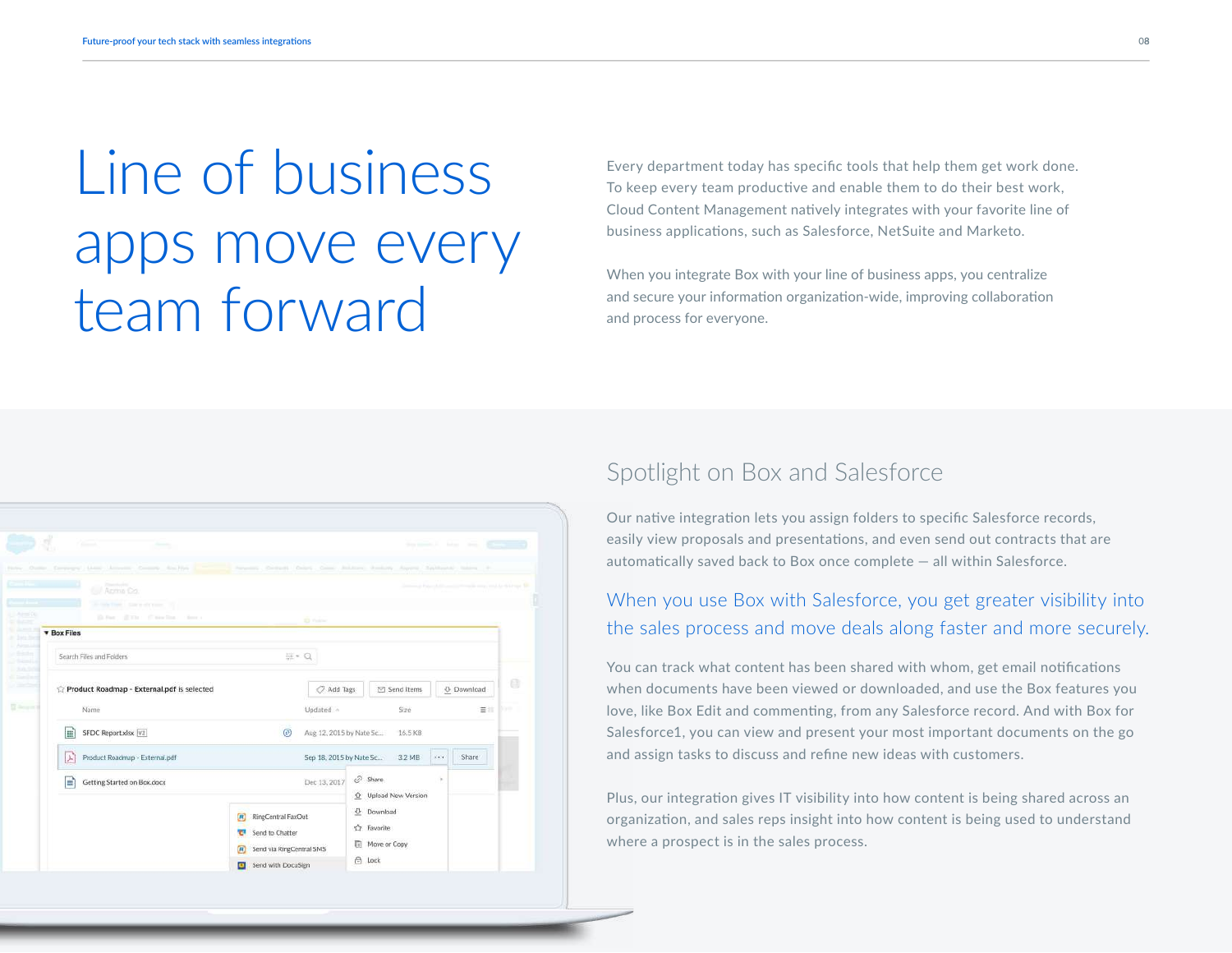### flex

"The fact that Box is a platform and integrates with Office 365, can easily integrate with Salesforce and other key applications, is a huge advantage. Box is the center that brings everything together for us."

Gus Shahin, CIO, Flex

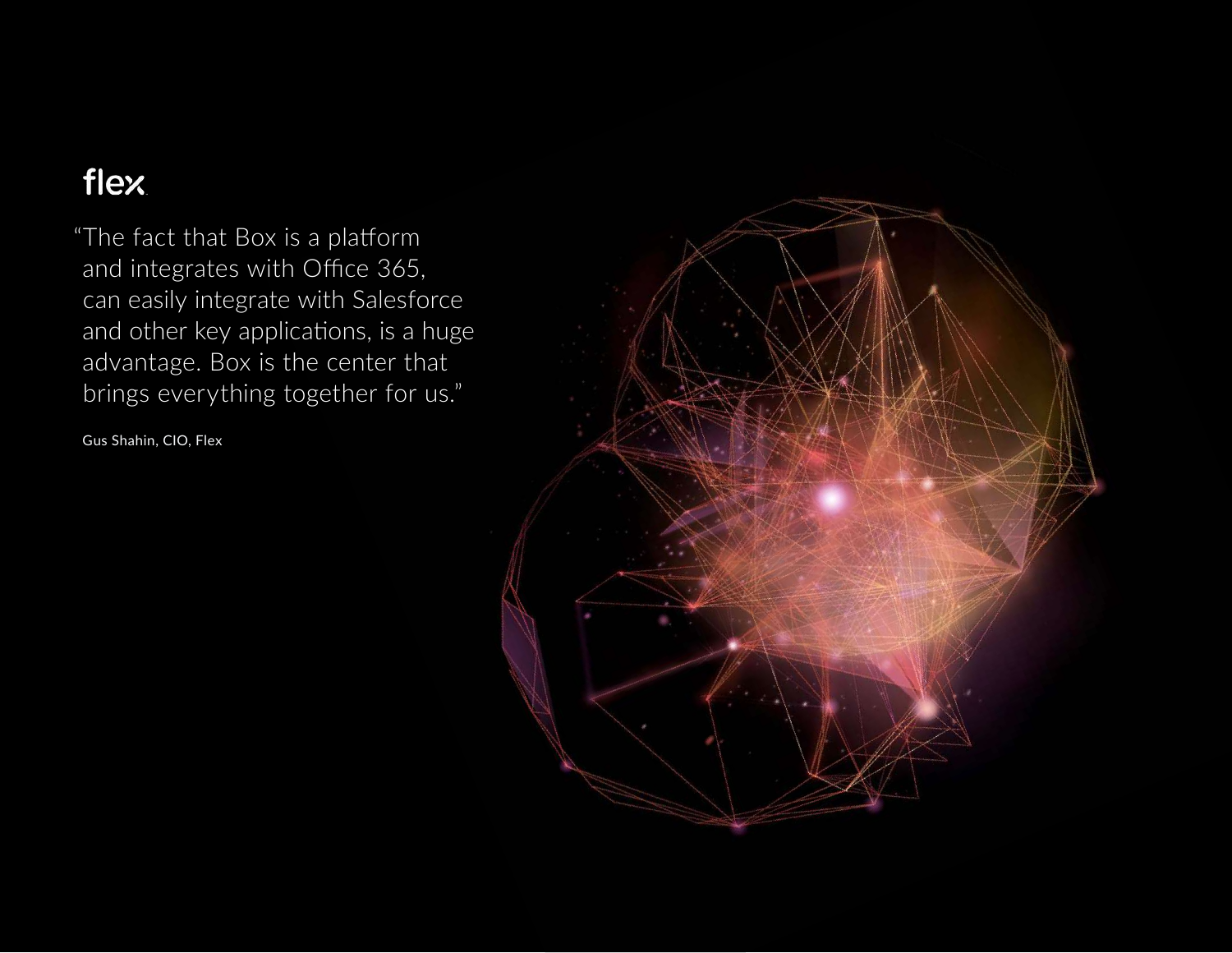### Security across your apps for visibility, protection and control

| okta | $\spadesuit$<br>$\mathbf{A}$ -<br>$\perp$ James $\sim$<br>Q. Launch App<br>+ Add Apps |              |                    |                |  |  |  |
|------|---------------------------------------------------------------------------------------|--------------|--------------------|----------------|--|--|--|
|      | Work<br>$\frac{1}{2}$                                                                 |              |                    |                |  |  |  |
|      | box                                                                                   | M Gmail      | workday.           | slack          |  |  |  |
|      | Box                                                                                   | G Sulte Mail | Workday            | Slack          |  |  |  |
|      | uledom                                                                                | $U$ demy     | <b>XJIRA</b>       | 综coupa         |  |  |  |
|      | Salesforce.com                                                                        | Udemy        | <b>JIRA</b>        | Coupa          |  |  |  |
|      | <b>G</b> CONCUR                                                                       | DocuSign.    | <b>RingCentral</b> | <b>USTREAM</b> |  |  |  |
|      | Concur                                                                                | DocuSign     | RingCentral        | Ustream        |  |  |  |

Organizations today keep a lot of critical information in the cloud. In fact, 18.1% of files in the cloud contain sensitive data<sup>1</sup>. When your business uses Cloud Content Management to integrate with your cloud apps, you protect your valuable information with our enterprise-grade security capabilities, including mobile security, cloud access security, data loss prevention, and identity and authentication. Plus, our architecture comes with native advanced security controls, including customer-managed encryption keys, in-region data storage, data retention and eDiscovery. By integrating your business apps with Box, you extend all of these controls to the content flowing through your apps.

What's more, we offer native integrations with the top security, governance and compliance partner solutions, such as Okta, Microsoft Azure Active Directory, OneLogin, Ping Identity and Centrify's identity management platforms. That way, you ensure the information flowing through your business apps is centralized and secure through Box, which makes it much easier to add multiple layers of defense.

Our central security architecture enables IT teams to deploy cloud apps with confidence.

#### Spotlight on Box and Okta

Many of our customers look to Okta to provide identity and mobility management for the enterprise. By using Single Sign-On from Okta, users have full, secure and fast access to Box and all their other apps so they can work quickly and stay productive, and IT gets robust and flexible user management across Box. That means companies can enhance security and productivity across their apps, users and customers.

*1"Cloud Adoption & Risk Report" (2016)*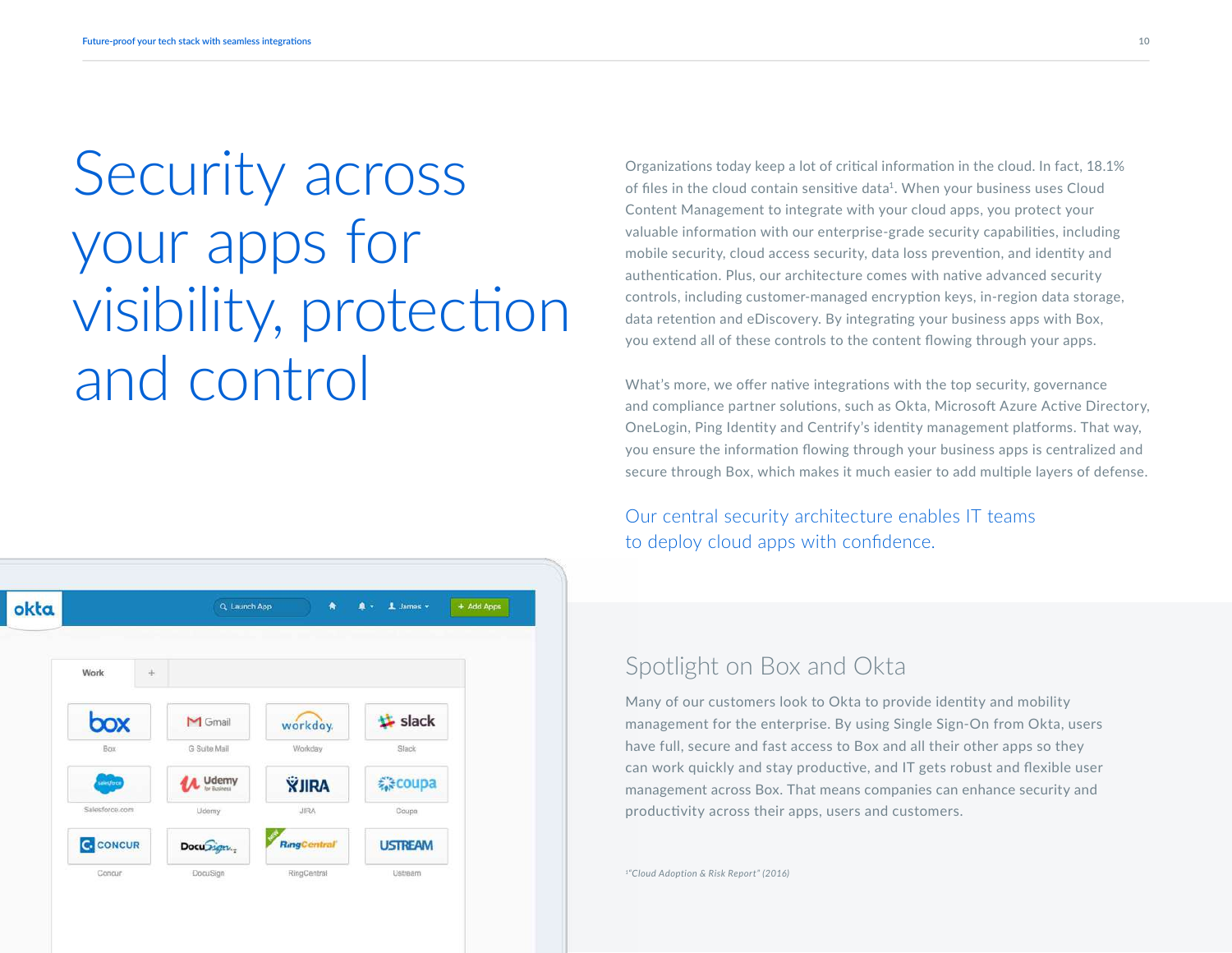

"We're using Okta for authentication into Box. We have an objective which is to build a delightful, easy system, and it is a lot easier than what we had before."

Antoine De Kerviler, CIO, Eurostar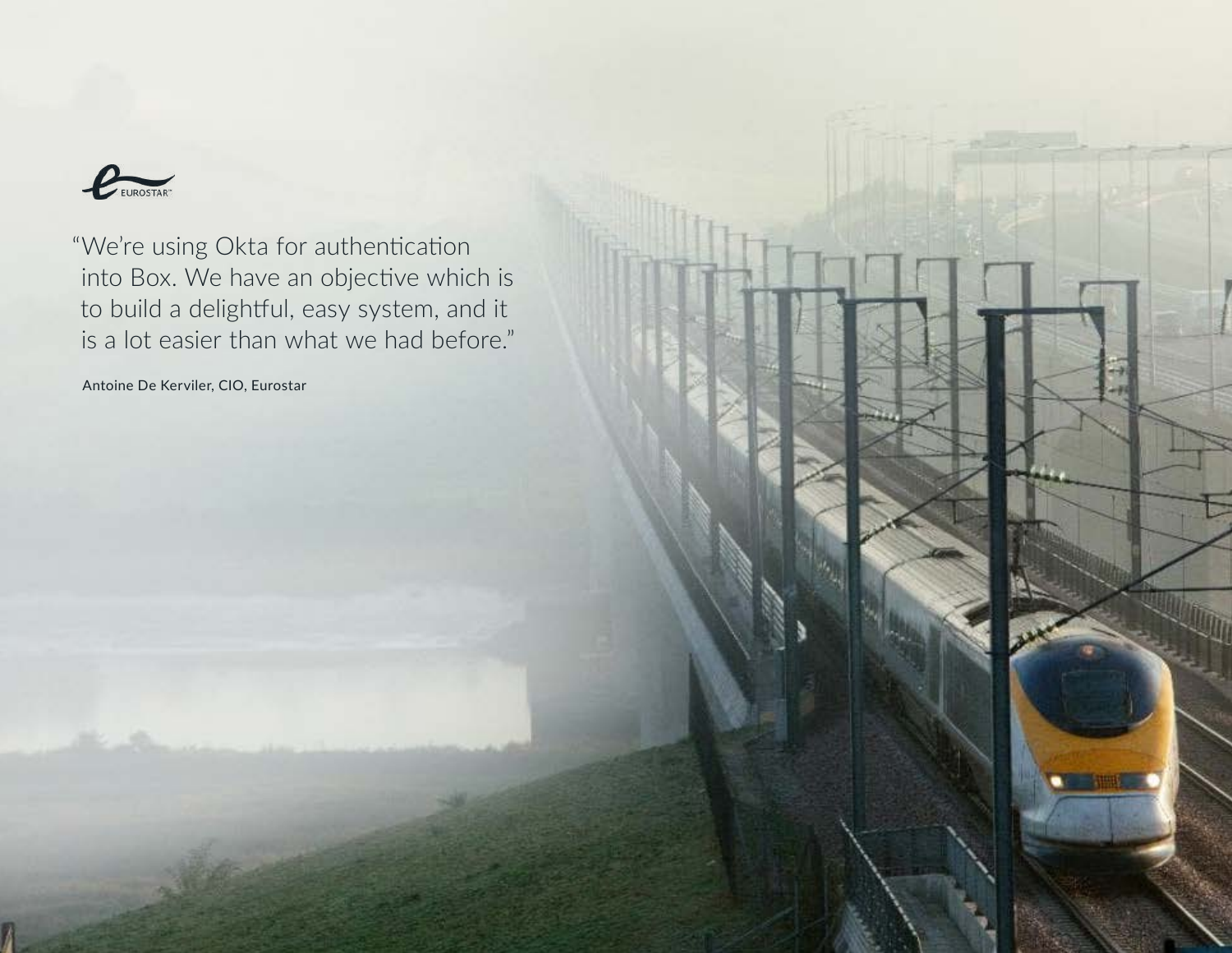Real-World Example

### How sales teams unite their apps with Box

Companies in all industries can reap the benefits of our native integrations. When you combine all of your favorite cloud apps using Box as the underlying secure content layer, you speed up the way you do business.

As an example, see how each integration plays a part in helping an insurance sales team seal the deal.

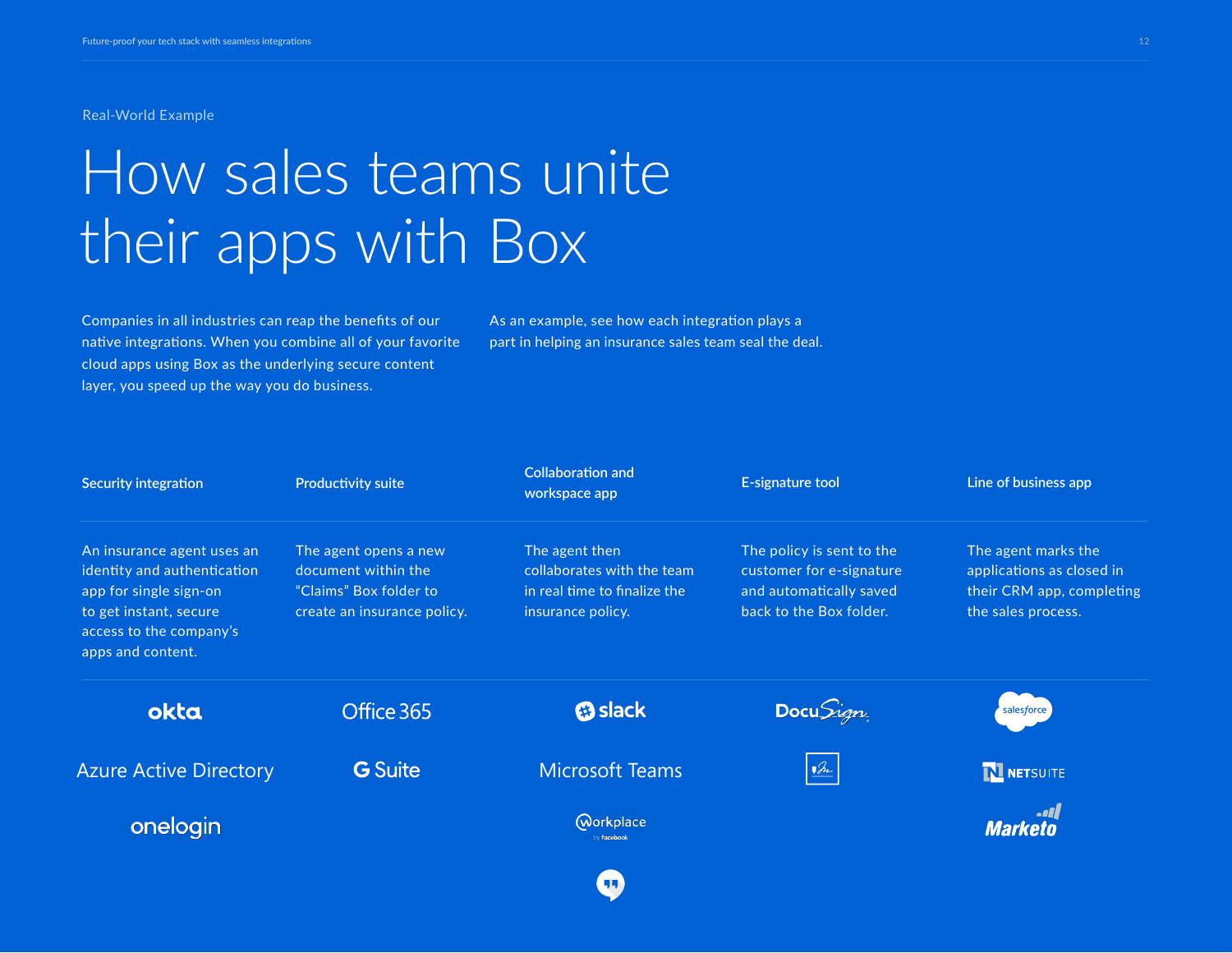### Box brings it all together

"Box is the best example of an enterprise platform that serves the needs of the businesses who operate our schools because of its simplicity, elegant user interface and tight integration with so many of our apps such as Google, NetSuite, Okta and DocuSign."

Evan Trent, VP of Digital Strategy and Tech, School of Rock

When you choose an open platform like Cloud Content Management from Box, you're able to use the applications that best fit your business needs without sacrificing security. Because enterprise-grade security underlies everything we do at Box, you get the peace of mind that a single, secure content layer runs through your preferred tech stack. Box even helps you meet the most stringent regulatory requirements and solves for your data residency needs, keeping your content secure without making your teams change the way they work.

That's why companies who use Cloud Content Management to bring all their applications together get more value and ROI from Box  $$ including higher user adoption, boosted productivity and enhanced security for their whole business.